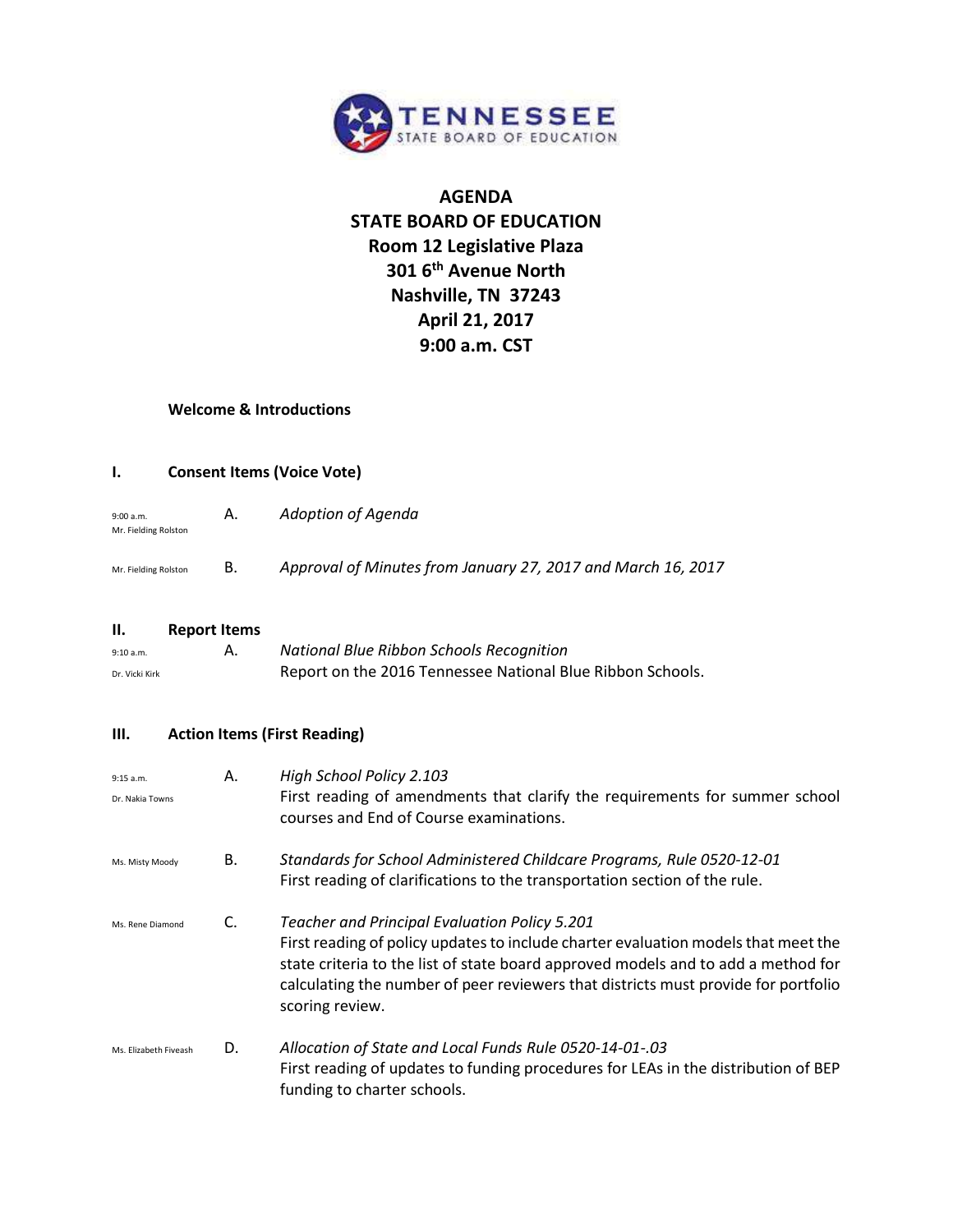| Ms. Elizabeth Fiveash | Е. | <b>Adult Education Rule 0520-01-02-.05</b><br>This item was removed from the agenda at the beginning of the meeting.                                                                                                                                                                                   |
|-----------------------|----|--------------------------------------------------------------------------------------------------------------------------------------------------------------------------------------------------------------------------------------------------------------------------------------------------------|
| Dr. Amy Wooten        | F. | <b>Educator Preparation Policy 5.504</b>                                                                                                                                                                                                                                                               |
|                       |    | This item was moved to be a part of IV. H. at the beginning of the meeting.                                                                                                                                                                                                                            |
| Ms. Leigh Cummins     | G. | Social Studies Standards<br>First reading of newly revised social studies standards. The standards are<br>included for grades K-8, the required high school courses, and the options for high<br>school electives. These standards, if approved, will be implemented in the 2019-<br>2020 school year. |

## **IV. Action Items (Final Reading)**

| 10:10 a.m.          | А. | <b>Uniform Grading Policy 3.301</b>                                                                                                                                                                                                                                                                                                                                                                                                                                                                                                                                                                                            |
|---------------------|----|--------------------------------------------------------------------------------------------------------------------------------------------------------------------------------------------------------------------------------------------------------------------------------------------------------------------------------------------------------------------------------------------------------------------------------------------------------------------------------------------------------------------------------------------------------------------------------------------------------------------------------|
| Ms. Laura Encalade  |    | Final reading of updates to the Uniform Grading Policy to include Cambridge<br>International courses and all early postsecondary opportunities including local<br>dual credit and dual enrollment. This ensures all opportunities that award high<br>school students college credit will be able to be recognized and weighted in the<br>GPA formula. This prevents dis-incentivizing certain opportunities because they<br>are not recognized by the formula. There have been changes since first reading.                                                                                                                    |
| Ms. Jan Lanier      | В. | English as a Second Language (ESL) Program Policy 3.207<br>Final reading of changes to clarify the roles of Response to Intervention and<br>Instruction (RTI <sup>2</sup> ), accommodations and modifications to ESL services, and lowers<br>the staffing ratio for ESL classrooms. There have been changes since first reading.                                                                                                                                                                                                                                                                                               |
| Ms. Jan Lanier      | C. | Migrant Education Student Records Policies and Procedures 4.210<br>Final reading of a proposal to delete this policy as requirements are now covered<br>under ESSA, and in Department guidance. There have been no changes since first<br>reading.                                                                                                                                                                                                                                                                                                                                                                             |
| Ms. Leigh Bagwell   | D. | School Counseling Model and Standards Policy 5.103<br>Final reading of policy updates to clarify the implementation timeline for recently<br>adopted school counseling standards, including an addition of a one-year phase-<br>in. There have been changes since first reading.                                                                                                                                                                                                                                                                                                                                               |
| Ms. Heather Justice | Ε. | Approved High School Courses Policy 3.205<br>Final reading of an amendment to add new courses and revised course standards<br>for courses within the Advanced Manufacturing; Ag, Food & Natural Resources;<br>Architecture & Construction, Arts, Audio/Visual Technology, & Communication;<br>Business Management & Administration, Education & Training, and Distribution<br>& Logics career clusters. An additional proposal includes a new statewide dual<br>credit course, Introduction to Sociology. Since first reading, minor changes have<br>been made to the policy to correct spelling and verbiage inconsistencies. |
| Ms. Sylvia Flowers  | F. | <b>Strategic Compensation Policy 5.600</b><br>This item was removed from the agenda at the beginning of the meeting.                                                                                                                                                                                                                                                                                                                                                                                                                                                                                                           |